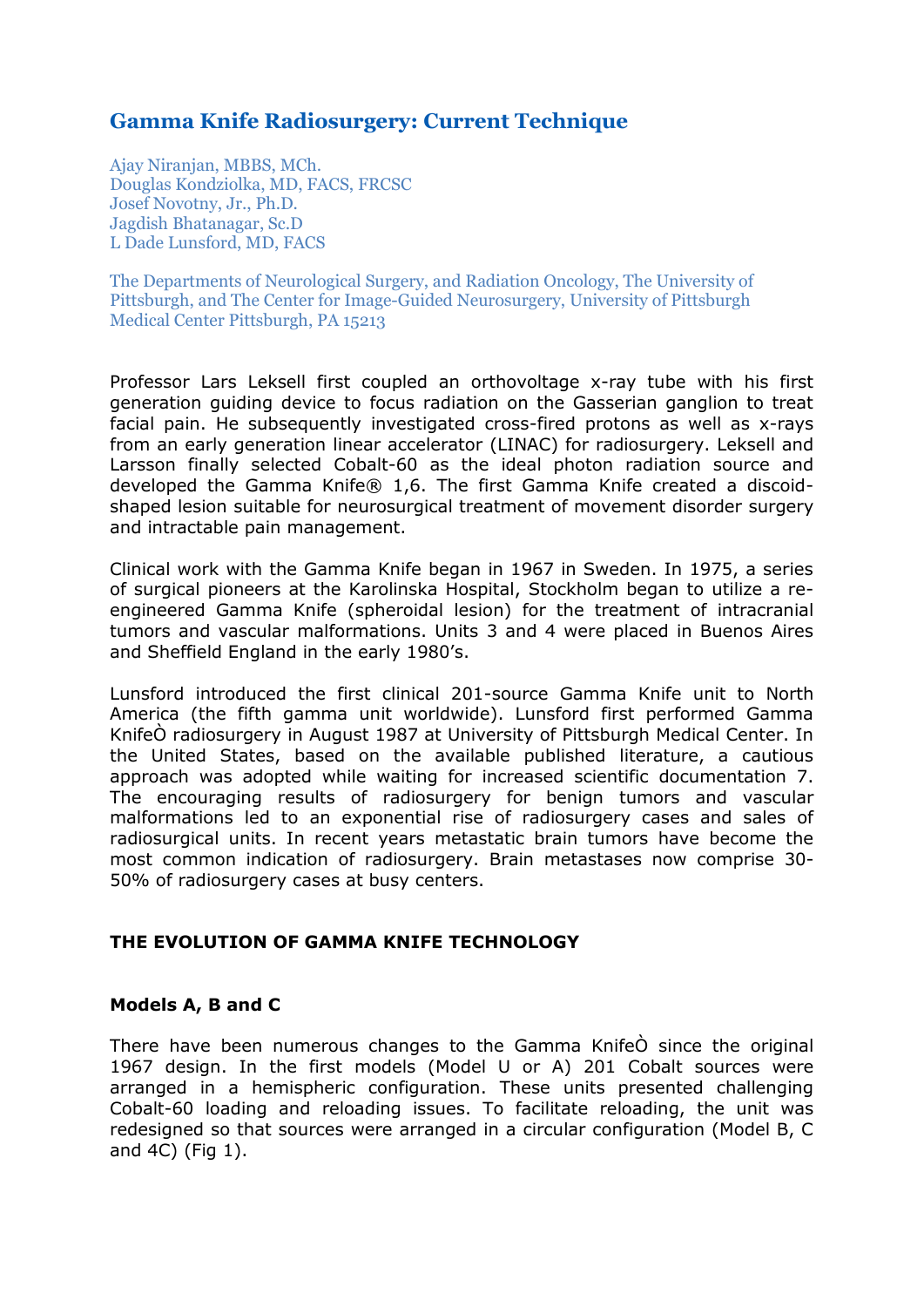

**Figure 1:** Schematic diagram of the Leksell Gamma Knife 4C

Gamma Knife radiosurgery usually involves the use of single or multiple isocenters of different beam diameters to achieve a treatment plan that conforms to the 3-dimensional volume of the target. The total number of isocenters may vary depending upon the size, shape, and location of the target. Each isocenter has a set of three Cartesian (X, Y, Z) stereotactic coordinates corresponding to its location in three-dimensional space as defined using a rigidly fixed stereotactic frame. When multiple isocenters are used, the stereotactic coordinates will need to be set individually. In 1999, the Model C Gamma Knife was introduced and first installed in the United States at the University of Pittsburgh Medical Center in March 20003. This technology combined dose planning advances with robotic engineering. The unit incorporated an automatic positioning system (APS) with submillimetric accuracy, used to move the frame to each coordinate. This technology obviates the need to manually adjust each set of coordinates in a multiple-isocenter plan.

The robot eliminates the time spent removing the patient from the helmet, setting the new coordinates for each isocenter and repositioning the patient in the helmet. This has significantly reduced the total time spent to complete the procedure and also increased accuracy and safety2,4,9-11. The other features of the Model C unit include an integral helmet changer, dedicated helmet installation trolleys, and color-coded collimators. In 2005 the fourth generation Leksell Gamma Knife® model 4C was introduced. The first unit was installed at the University of Pittsburgh in January of 2005. The model 4C is equipped with enhancements designed to improve workflow and provide integrated imaging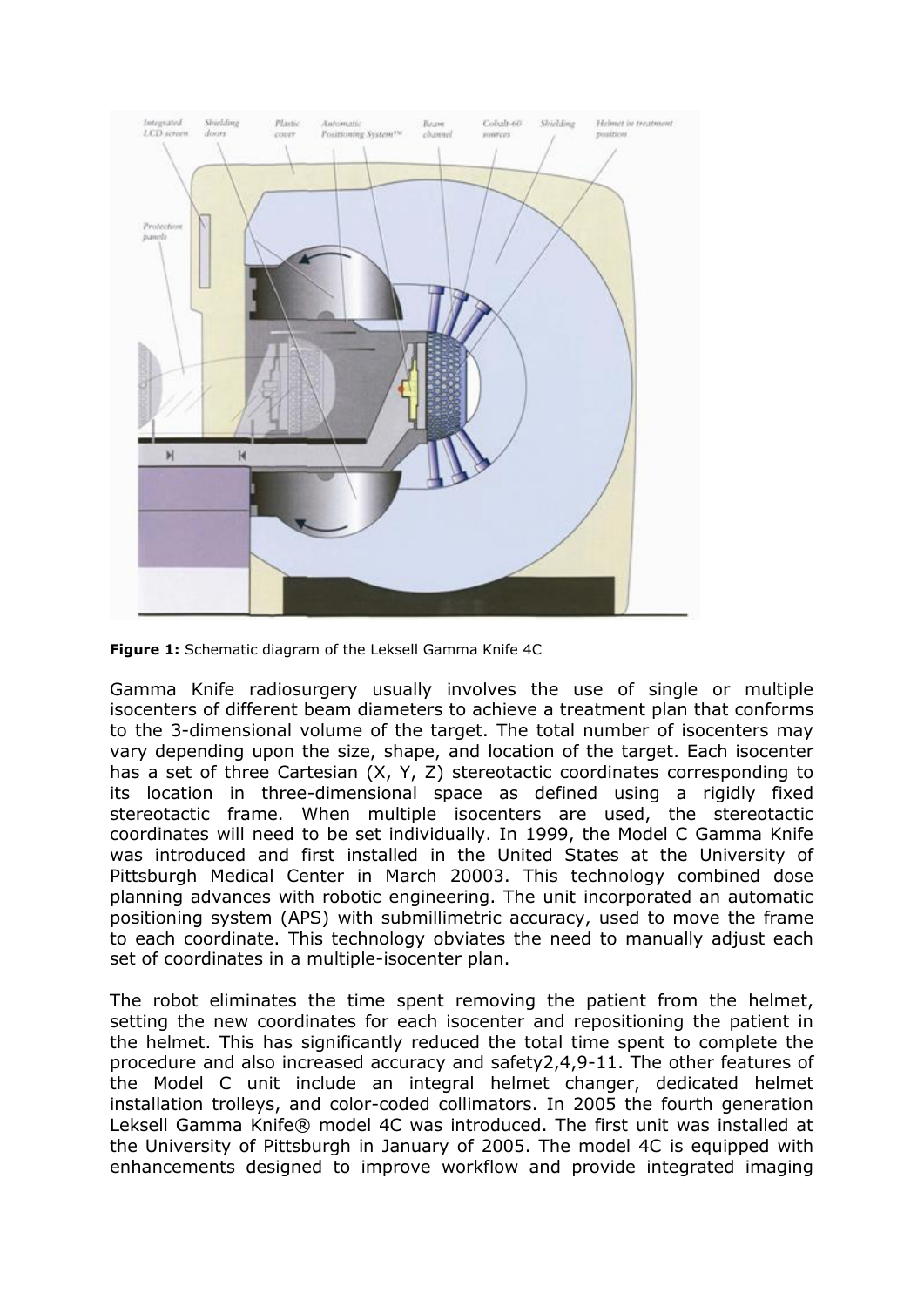capabilities. The imaging enhancements available with the Leksell GammaPlan®, offers image fusion capability. These images can also be exported to a CD-ROM, so the referring physician can receive pre- or post-operative images for reference and follow-up. The planning information can be viewed on both sides of the treatment couch. The helmet changer and robotic Automatic Positioning System® are faster and reduce total treatment time.

### **LGK PERFEXION**

The newest iteration of Gamma Knife technology is the PERFEXION unit. Beginning in 2002, an invited group of neurosurgeons, radiation oncologists and medical physicists was asked by the manufacturer to define specifications for a new Leksell Gamma Knife system. The group agreed on five critical features for a new system: 1) best dosimetry performance, 2) unlimited cranial reach, 3) best radiation protection for patient and stuff, 4) full automation of the treatment process, 5) patient and staff comfort, and 6) similar radiation dose profiling as prior units. The new unit was first installed in 2006, and was first used at our center in September 2007 (Fig 2).



**Figure 2:** Leksell Gamma Knife PERFEXION.

The radiation unit was redesigned. A total of 192 60Co sources were arranged in a cylindrical configuration in five concentric rings. This differs substantially from the previous hemispherical arrangements and results in different source to focus distances for each ring varying from 374 to 433 mm. The primary and secondary collimators have been replaced by a single large 120 mm thick tungsten collimator array ring (Fig 3). Consequently no collimator helmets are needed for the PEREFXION system 5,8.

Three collimators are available for the PERFEXION system. The 4 mm and 8 mm collimators remain, and a new 16 mm collimator replaces the prior 14 mm and 18 mm collimators. The tungsten collimator array is subdivided into eight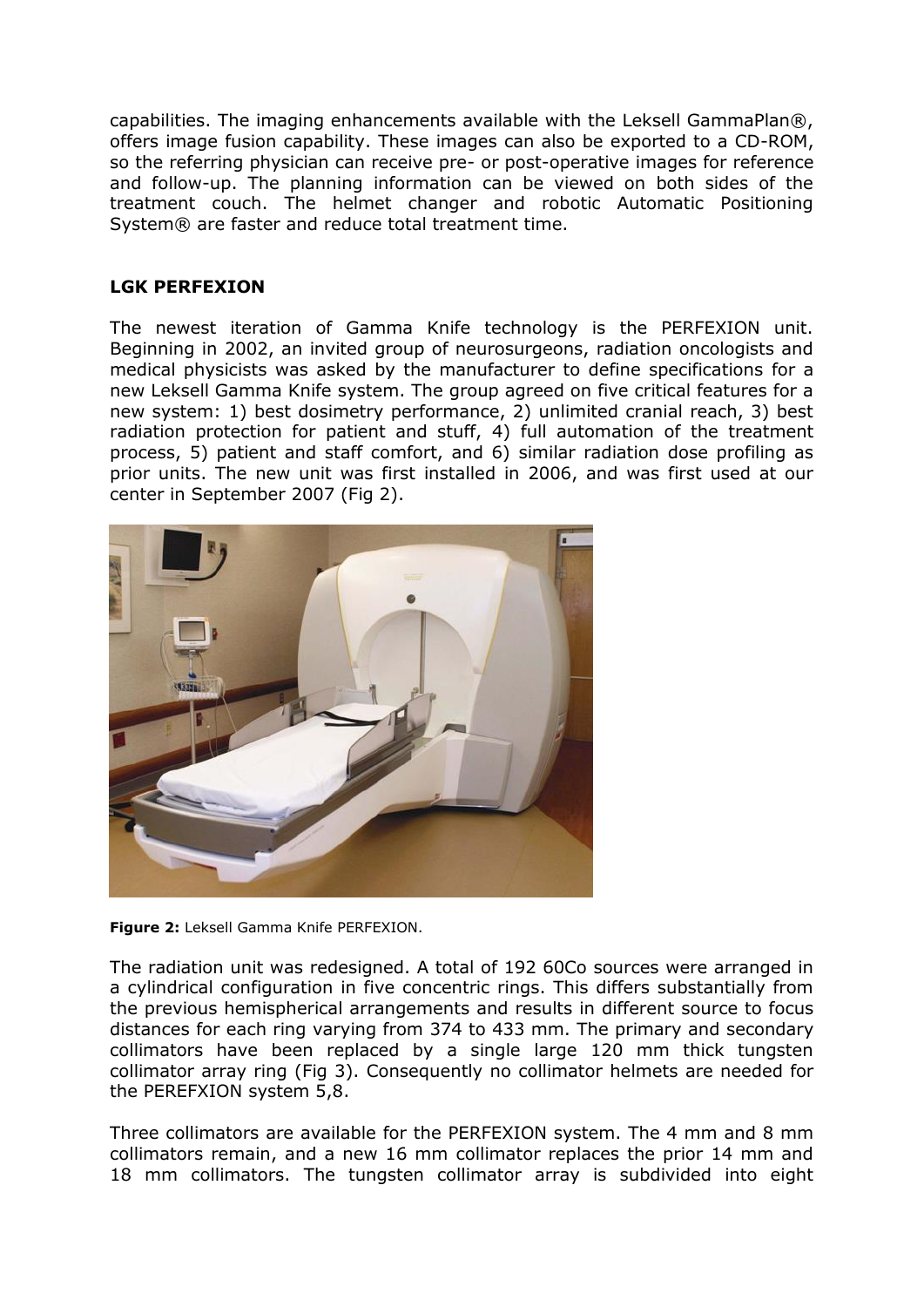identical but independent sectors, each containing 72 collimators (24 collimators for 4 mm, 24 collimators for 8 mm, 24 collimators for 16 mm). The collimator size for each sector is changed automatically by moving 24 sources over the selected collimator set. Each sector with 24 sources can be moved independently into five different positions: 1) sector in home position when system is standby, 2) 4 mm collimator, 3) 8 mm collimator, 4) 16 mm collimator, and 5) sector off position (defined as the position between the 4 and 8 mm collimators providing blocking of all 24 beams for that sector)(Fig 3). Sector movement is performed by servo-controlled motors with linear scales located at the rear of the radiation unit.



**Figure 3:** Diagrams of the PERFEXION Gamma Knife radiation unit and collimator system. A) Cross section of the Leksell Gamma Knife PERFEXION radiation unit. B) Each sector holds 24 60Co sources and can be moved independently on other sectors to the desired position to define collimator size or block groups of beams. C) Sector position in 4 mm collimator. D) Sector position in 8 mm collimator. E) Sector position in 16 mm collimator.

The radiation cavity has been increased by more than 300% compared to previous models. However, due to an improved collimation system (120 mm tungsten ring), the average distance from source to focus is very close to previous models. This results in similar output for the prior 18mm and new 16 mm administrations. The increase in the volume of the radiation cavity to more than three times allows for a greater mechanical treatment range in X/Y/Z. It is (160/180/220mm) for the PERFEXION system compared to (100/120/165mm) for other gamma knife models. This provides virtually unlimited cranial reach, so crucial in the care of patients with multiple brain metastases5. To date, we have seen no problems related to potential helmet collisions.

The Automatic Positioning System (APS) used in the C units was replaced by the Patient Positioning System (PPS).

Rather than just the head, the whole couch moves into pre-selected stereotactic coordinates.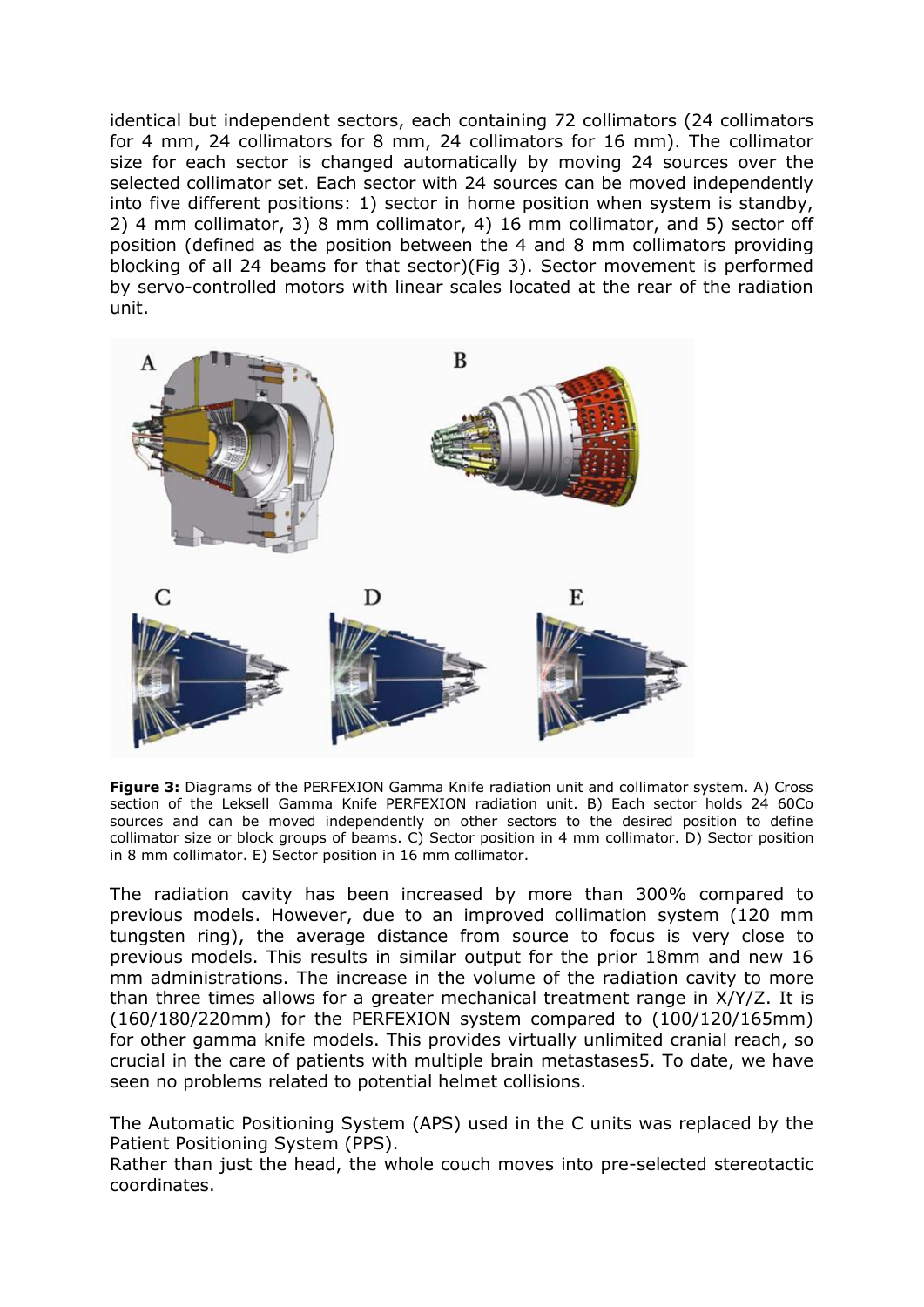This provides better patient comfort and allows complete of the majority of radiosurgeries in one single run. Docking of the patient into the PPS is done by means of an adaptor that attaches to the standard stereotactic Leksell G frame with three clips. The adapter is then directly docked to the PPS. The patient can be attached in three different positions, with gamma angles of 70, 90 or 110 degrees reflecting neck flexion or extension. The gamma angle is the only treatment parameter that requires manual set up. The PPS has repeatability better than 0.05 mm.

The redesigned hardware of the PERFEXION unit has had significant impact on the planning software Leksell GammaPlan PFX (LGP PFX), a new version of the LGP running on a PC platform with the Linux operating system. There are in principle three possible approaches in the treatment planning: 1) use of classical combinations of 4, 8, and 16 mm isocenters (shots), 2) use of composite shots containing combinations of 4, 8 16 mm or blocked sectors and 3) dynamic shaping using blocked selected sectors to protect volumes defined as critical structures (Fig 4). The most revolutionary change in the treatment planning is the ability to generate a single isocenter composed of different beam diameters. Such a composite shot design allows an optimized dose distribution shape for each individual shot. The setup of any sectors, combinations of different collimators, or blocking takes only minimal time (a few seconds done automatically).



**Figure 4:** Example of the treatment plan with composite shots for the Leksell Gamma Knife PERFEXION. Multiple 4 mm collimators were used to design dose plan for a vestibular schwannomas. Sector blocking was used in one shot to achieve high conformity and sharp dose fall.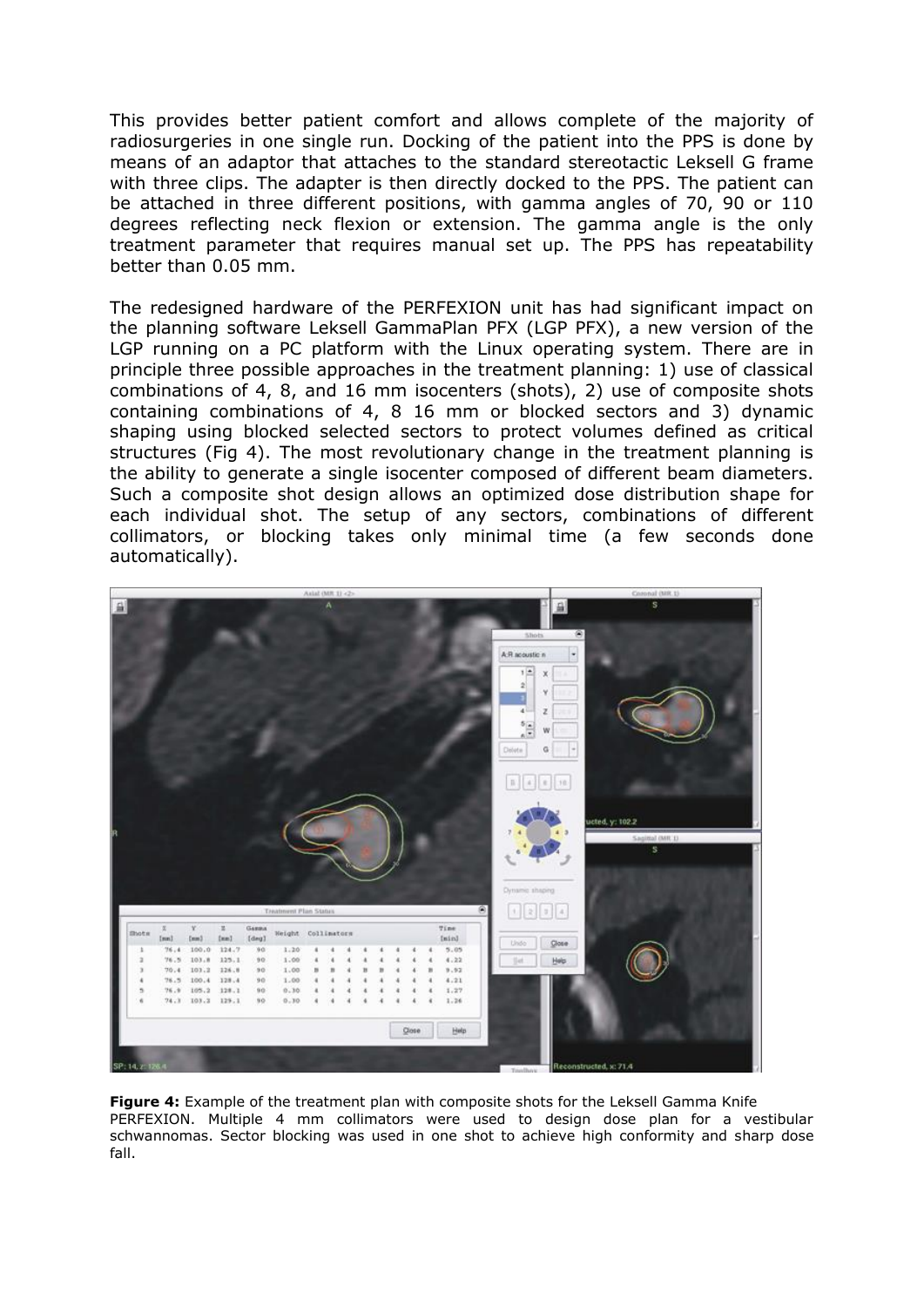The new PERFEXION system provides further improvements in patient and staff radiation shielding. The sectors are always in the off position (blocked) during patient transportation in the treatment position, transition into new stereotactic coordinates, pause or emergency interrupt. These results in significantly (about 5-10 times) lower extracranial irradiation to the patient compared to models B and C. Our preliminary comparison study shows that for a patient with ten brain lesion, the total time saved is about 1.5-2.0 hours compared to other systems. The new Leksell Gamma Knife PERFEXION provides excellent dosimetry performance, unlimited cranial reach, enhanced radiation protection for patient and staff, full automation of the treatment process and better patient and staff comfort compared to previous models (Table 1). Thus, the PERFEXION unit provides the potential to increase the spectrum of treatable indications including multiple brain metastasis, access to the upper cervical spine, and other pathologies of the head and neck. The use for the lower to mid-cervical spine will require the development of a new fixation device.

# **THE RADIOSURGERY PROCEDURE**

In the following sections we discuss the basic technical steps of gamma knife radiosurgery using LGK 4C and PERFEXION.

# **Daily Quality Assurance**

Gamma Knife quality assurance testing is performed by an authorized medical physicist every morning. The purpose of Daily Quality Assurance is to assure proper system function in standard treatment conditions plus verify all safety and emergency functions. The medical physicist ensures that all system tests required by Nuclear Regulatory Commission (NRC) regulations are performed and functioning properly. These tests include the permanently mounted radiation monitor inside the treatment room and it's remote indicator, hand held radiation monitor, patient viewing and communication systems, door interlock, timer termination of exposure, treatment pause and emergency stops, test of all required beam status indicators and alarm indicators, availability of the release rods for the emergency removal of a patient and function of the helmet hoist used for collimator helmet exchange. A test run simulating the standard treatment procedure is performed and also includes check of automatic positioning system accuracy test. There are other monthly and annual checks, as well as preventive maintenance of the Leksell Gamma Knife.

Daily Quality Assurance for PERFEXION system is very similar to 4C system as described above. The test run includes a sector positioning check verifying proper function of automatic collimator set up. The patient docking device function is tested together with overall system accuracy (including patient positioning system and sector positioning) by a diode test tool and focus precision check. The same monthly and annual tests are performed as for 4C system. Application of the stereotactic frame

For Gamma Knife radiosurgery, appropriate stereotactic frame placement is an initial critical part of the procedure. Prior to frame placement, the radiosurgery team should review the preoperative images and discuss optimal frame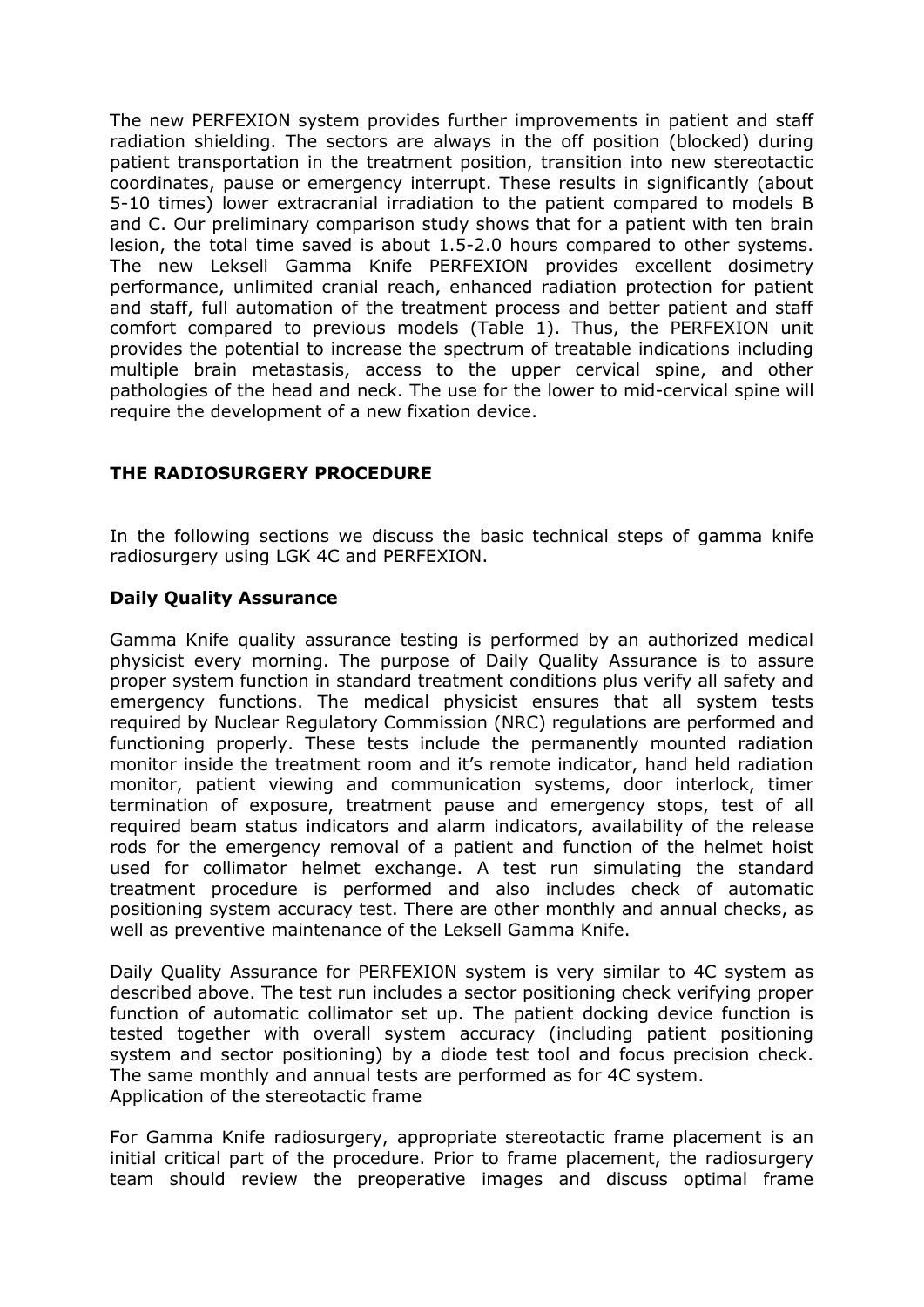placement strategy. An effort should be made to keep the lesion as close to the center of the frame as possible. The possibility of collision by the frame base ring, the posts/pins assembly, or the patient's head with the collimator helmet during treatment should also be considered prior to the frame application. Steps to avoid a possible collision should be taken during frame placement. These collisions should be minimal with the LGK PERFEXION.

The frame is shifted lower or higher on the head, to the left or right, or anteriorly or posteriorly, using the ear bars attached to the sides of the base ring. The anterior posts are positioned low along the supraorbital region to avoid collision of frontal post/pin assembly with the collimator helmet. For radiosurgery planning, a higher gamma angle (1200-1400) is used, if a collision is detected at the default angle of 900. While shifting frame laterally, it is important to make sure that there is enough space on the contralateral side to allow positioning of the fiducial box on the base ring of the frame. The MRI or CT fiducial should be tried on frame prior to sending the patient to MRI unit. If the fiducial box does not fit on to the frame due to excessive shifting of the frame, the frame will have to be repositioned.

## **Frame adaptor and Frame cap fitting check**

The frame adaptor (which attaches the frame to the table) is checked for fit. If the frame is shifted too anteriorly and the back of head ring is too close to the neck adaptor may not fit and consequently treatment can not be carried out. Tight fitting of the adaptor may cause neck discomfort to patient especially during a long treatment.

The frame cap check provides information about geometry of all stereotactic frame parts including posts and screws and also information about patient head geometry to the treatment planning system. This information is needed for the prediction of potential collisions or close contact with the gamma knife unit collimator system. If frame cap does not fit then the exact post and screw measurements must be given to the treatment planning system.

#### **Techniques of Stereotactic Imaging**

Imaging is crucial in radiosurgery. Magnetic resonance imaging (MRI) is the preferred imaging modality. CT is used when MR imaging is not possible. Angiograms are used in conjunction with MRI for arteriovenous malformation radiosurgery.

Since 1993, MRI has been used for stereotactic radiosurgery planning in almost all eligible cases using a 1.5 Tesla unit. In addition, arteriovenous malformations are imaged also by biplane angiography. At our institution high-resolution, a gadolinium enhanced 3-D localizer (T2\* images) image sequence is used first to localize the tumor in axial, sagittal, and coronal images. Using the axial images, the fiducials can be measured and compared to the opposite side to exclude the possibility of MR artifacts and confirm that there is no angulation or head tilt. The average time for this sequence is approximately 1.5 minutes. For stereotactic imaging of most lesions, a 3D-volume acquisition using Fast Spoiled-Gradient Recalled Acquisition in Steady State (GRASS) sequence at 512 x 256 matrix and 2 NEX (number of excitations) covering the entire lesion and surrounding critical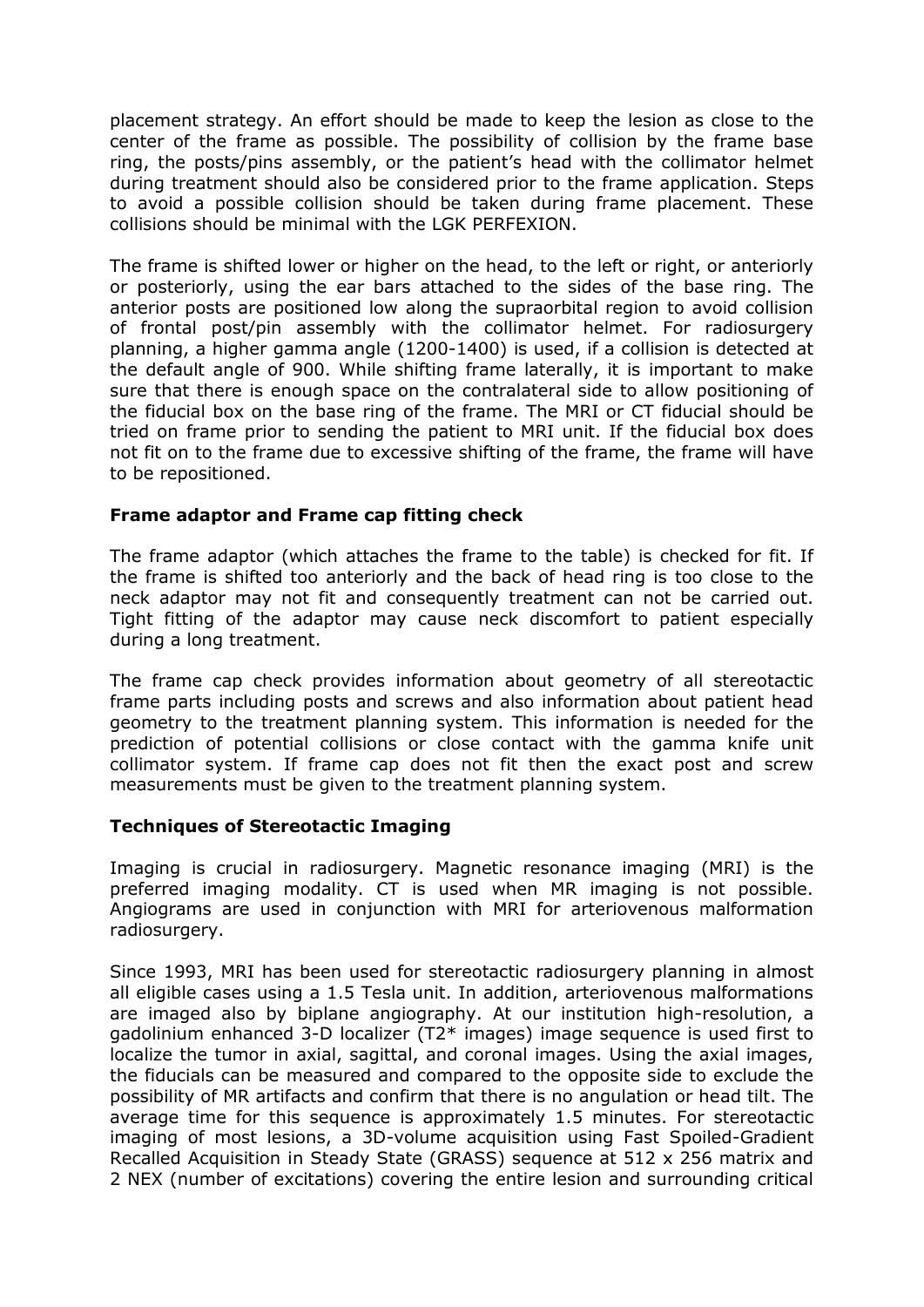structures is preferred. To define the radiosurgery target, this volume is displayed as 1 or 1.5 mm thick axial slices. The FOV (field of view) is kept at 25 cm x 25 cm in order to visualize all fiducials. The approximate imaging time for this sequence is 8 minutes. We generally prefer 3-D Spoiled-GRASS sequence for most lesions. Additional sequences are performed when more information is needed.

Pituitary lesions are particularly difficult to image especially if there has been prior surgery. A half dose of paramagnetic contrast is usually given to image pituitary adenomas. For residual pituitary tumors, after trans-sphenoid resection, a fat suppression SPGR sequence is recommended in order to differentiate tumor from the fat packed in the resection cavity. For cavernous malformations, an additional VEMP (Variable Echo Multi Planar) imaging is obtained to define the hemosiderin rim. For thalamotomy planning, an additional fast inversion recovery sequence is performed to differentiate thalamus from the internal capsule. Brain metastases patients receive a double dose of contrast agent and the entire brain is imaged by 2 mm slices to identify all of the lesions. Before removing the patients from the MR scanner, the images must be checked for accuracy.

When using CT imaging, it is advisable to use short posterior posts to avoid metallic artifacts from the posts and pins. Care should also be taken in deciding the optimal place for the pins since they cause artifacts on CT. With modern CT scanners 1, or 2 mm thick slices (depending upon the size of the lesion) without any gap can be obtained quickly. Angiography is the gold standard for AVM radiosurgery planning. It should be used in conjunction with MR or CT imaging. The orthogonal images (instead of oblique or rotated) are preferred but are not necessary. For AVM nidi that are not properly visualized in orthogonal planes a rotation of up to 100 in two dimensions or aspects can be used without compromising the accuracy of radiation delivery. Before removing the angiography catheter the images should be reviewed to make sure that all the fiducials are seen on the images. Digital subtraction techniques, despite a potential radial distortion error, have proven satisfactory spatial accuracy.

## **Determination of Target Volume(s)**

Target determination is an important step in order to make a conformal plan. Target volume can be outlined using the LGPâ software (manual or semiautomatic mode). Although experienced surgeons can create conformal dose plans without outlining the target, the target outline allows for a more quantitative assessment of the plan.

For new centers especially where physicists assume the initial responsibility for planning, target definition and outlining by the surgeon or oncologist becomes an important step. The surgeon's input is required to define radiosurgery targets for patients with AVMs, tumors and functional neurosurgery as used by some centers.

By defining the target volume and volumes of critical structures better evaluation and quantification of the treatment plan can be done. Various parameters such as dose volume histograms for the target volume and critical structures plus conformity indexes can be obtained.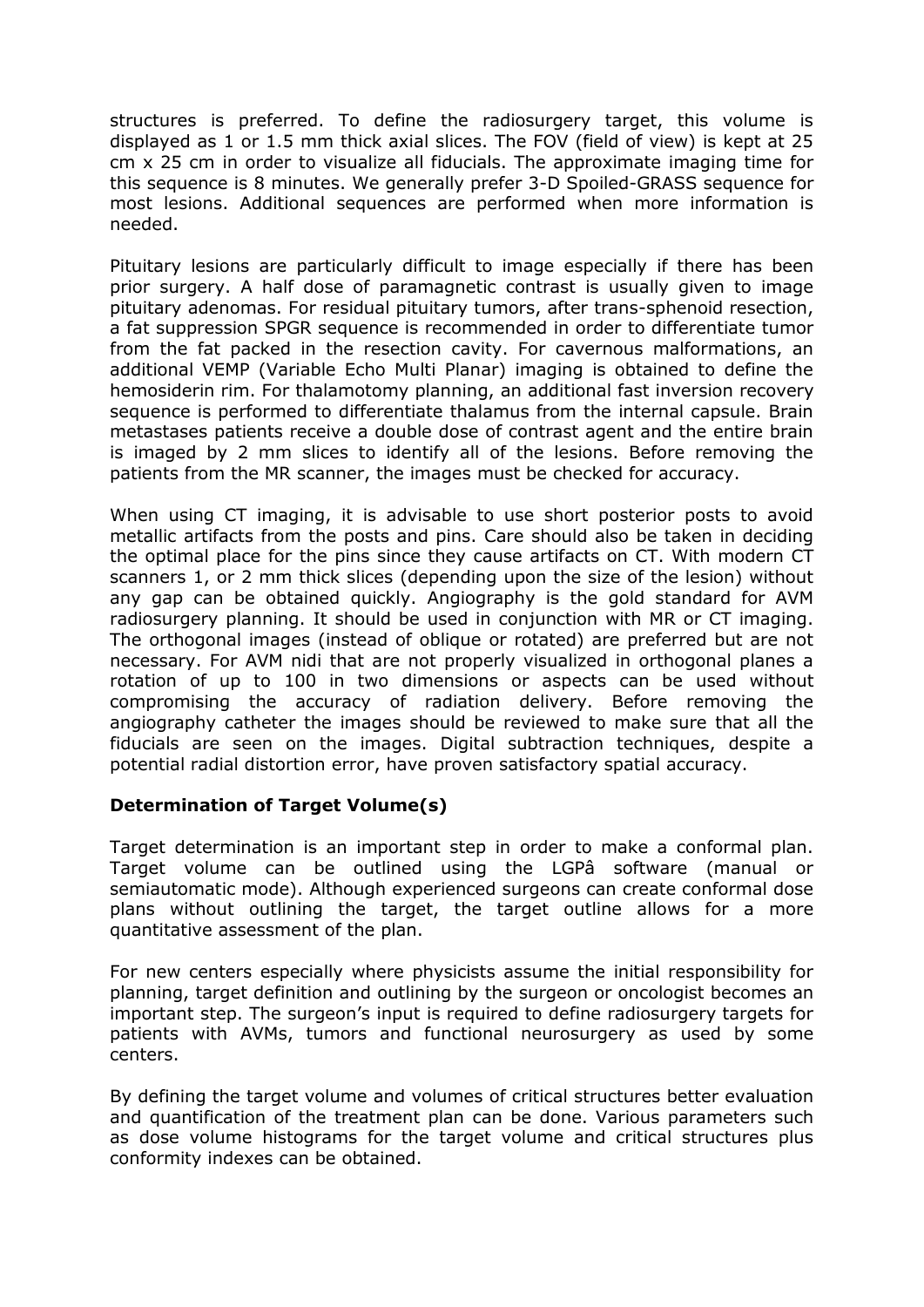# **Techniques of Conformal Dose Planning**

In the process of treatment planning, several strategies can be used. The Model C allows treatment using robotic automatic patient positioning system (APS mode), manual positioning (trunnion mode) or mixed treatment (some isocenters in APS mode and some in trunnion mode). Most users will select shots and directly place them over the target. Beginners can also use the inverse doseplanning algorithm (WizardÒ) to create a plan and then optimize it manually. The conformal dose planning is enhanced by the use of multiple small collimators.

Three different approaches in the treatment planning can be applied when using LGK PERFEXION. The first is to use the same strategy as described for 4C system above. Since only 4, 8 and 16 mm collimators are available only combination of these three different collimators can be used to cover the entire target volume. The second approach is to use dynamic shaping that is new feature in the treatment planning introduced for the PEREFXION system. This automatic procedure will provide solutions to block selected sectors to protect volumes defined as critical structures. Different levels to reduce dose delivered to critical structures can be selected. The treatment planning system then automatically calculates which sectors should be blocked for each individual shots. One should be aware that each blocking will significantly increase total exposure time. The third approach is to use single isocenters composed of different beam diameters or blocked sectors. Any pattern of sectors including 4, 8, 16 mm collimators and blocks can be generated. This can help significantly for shaping dose distribution especially for irregular volumes.

## **Radiation Administration during Stereotactic Radiosurgery**

The Model 4C Gamma knife allows radiation delivery using trunnion mode (manual patient positioning) or APS mode (Robotic positioning) or a combination of the two (mixed treatment). In trunnion treatment, the x, y, and z of each isocenter are set manually and triple-checked to avoid errors.

The APS plan is transferred directly from the planning computer to control computer. The operator selects the run (a combination of isocenters of same beam diameter) that matches the collimator helmet on the Gamma Unit. The APS is moved to the dock position and the patient's head frame is fixed into the APS. The accuracy of the docking position is checked. The system prompts the user to perform clearance checks first for all those planned isocenters in which the pins, posts, frame or patient's head would be less than 12 mm away from the inner surface of the collimator helmet (even though they may not match with the collimator size which is being used for first run). The clearance check is performed by moving the patient to those positions under APS manual control and by visual check of collision with the collimator helmet. After the clearance check, the system prompts the surgeon to carry out position checks. In the position checks, all the isocenters using the same helmet are checked, one by one, by moving the patient's head to these positions using APS manual control to make sure patient will handle all head position changes with sufficient comfort. All personnel then leave the room, and the radiosurgical dose is administered. The APS moves the patient to all planned positions, one by one, until the isocenters using that size collimator helmet are completed. The team monitors the patient and the coordinates of different isocenters on the control computer. If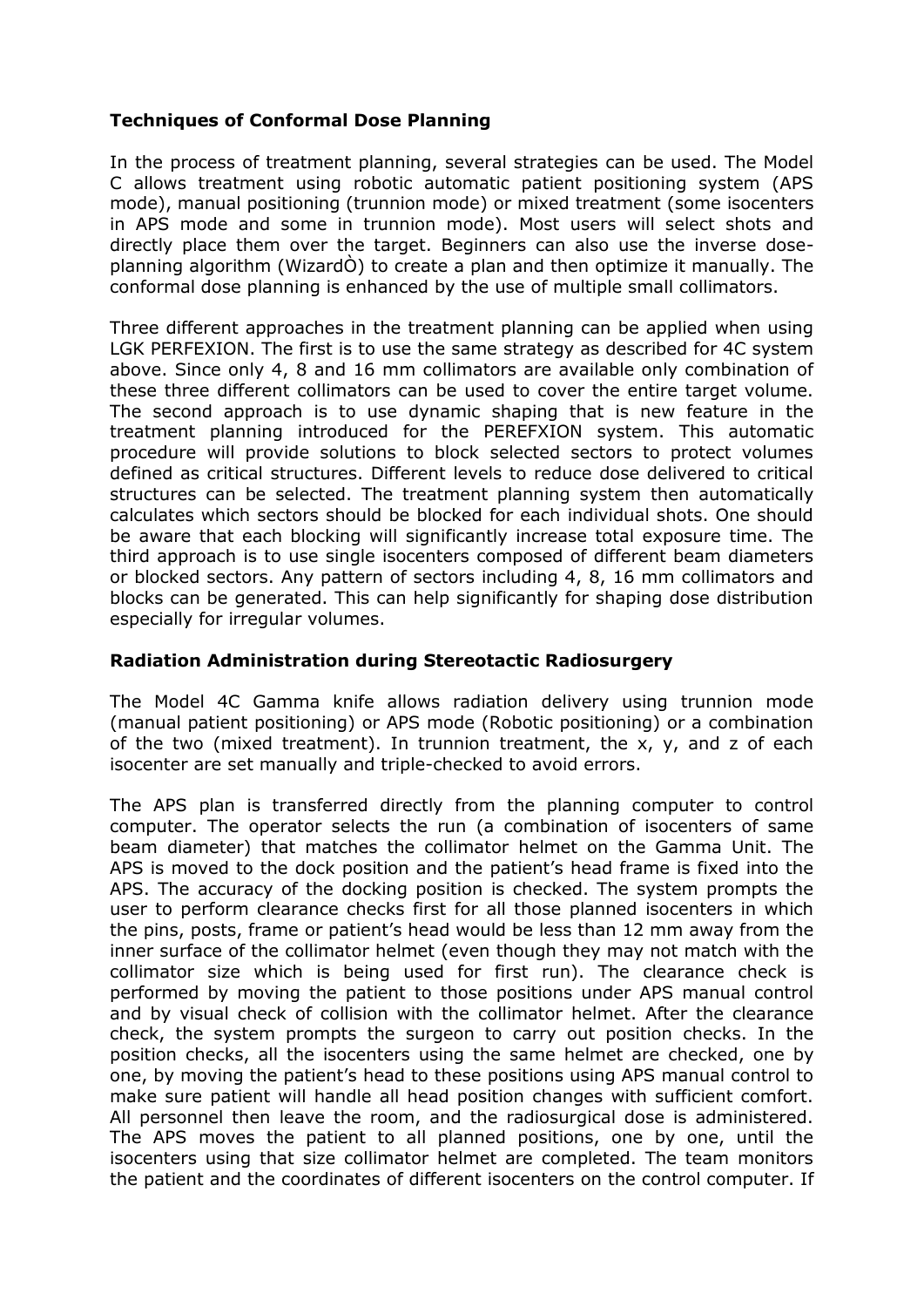other runs using a different gamma angle but using the same helmet are planned, then the patient is taken out, next run is selected, APS is moved to the dock position and patient's head is again fixed in the APS using the planned angle (720, 900, 1100, or 1250).

Radiosurgery with the LGK PERFEXION is a fully automated process for all aspects of the procedure including set up of the stereotactic coordinates, set up of different sector positions defining collimator size or blocked beams and set up of exposure times. All treatment data are exported to the operating console. The only manual part of the procedure is the positioning of the patient's head in the docking device and adjustment of the couch height for optimal comfort. After confirmation of the patients' identity, most PERFEXION radiosurgeries are administered in one single run (95%). Rarely a clearance check is needed. For this, a special test tool simulating the shape and dimensions of the inner collimator is attached and rotated around patient's head. Once radiosurgery begins, the team monitors the patient and the set up of coordinates, exposure times and sector set up of different isocenters on the control computer of operating console. The system allows audio-visual communication with the patient during irradiation and the process can be interrupted at any time if needed.

# **Conclusion**

In the past two decades, we have witnessed dramatic improvements in stereotactic radiosurgery technologies. Gamma knife radiosurgery now offers better image-handling features, faster and more compact software platforms that make the calculations almost real time, automated and robotic patient positioning thus reducing the potential for human error, inverse treatment planning, and expanded indications.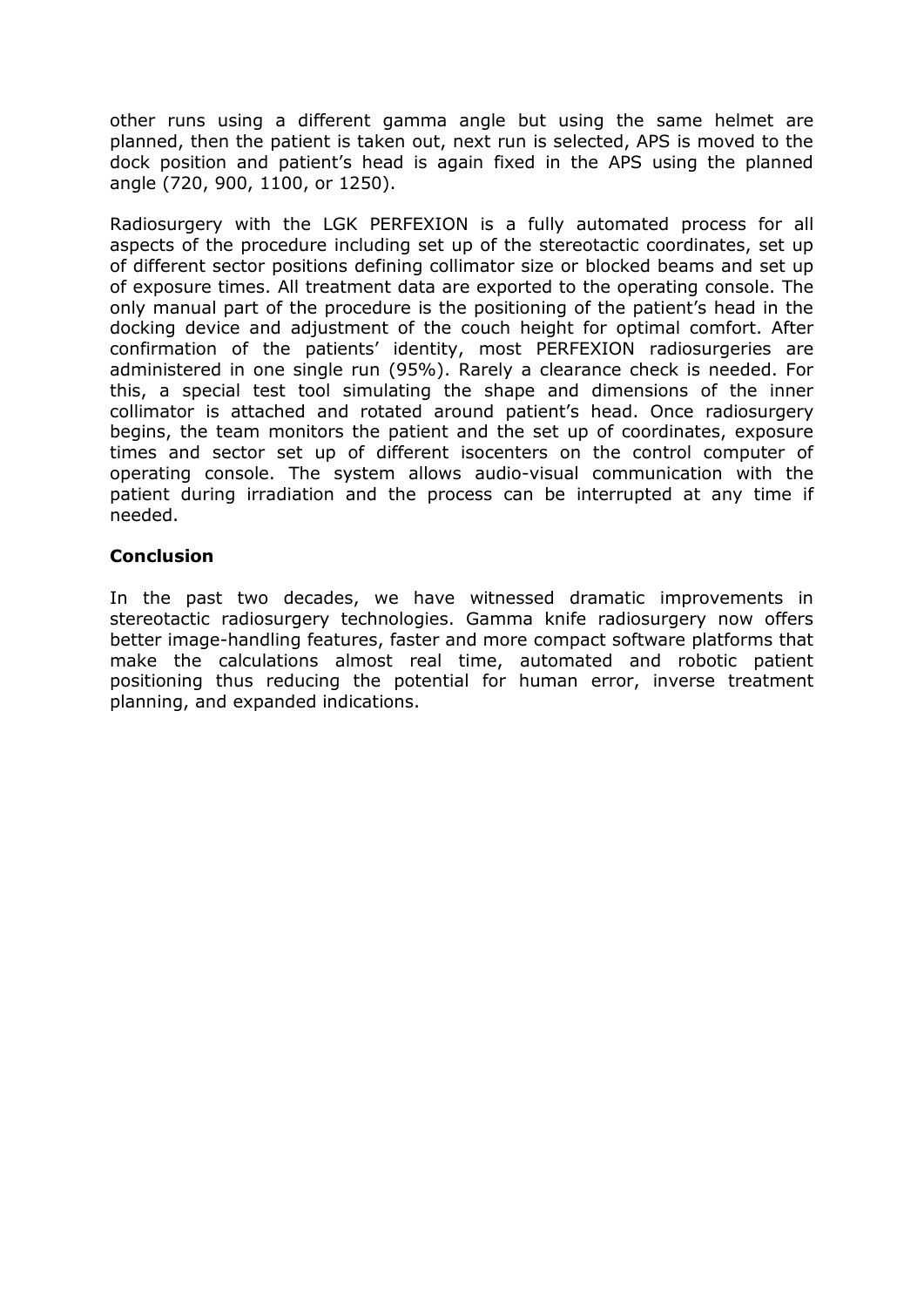# **Tables**

| Comparing parameter Leksell Gamma Knife                           | <b>PERFEXION</b>             | Leksell Gamma Knife<br>4C    | <b>Leksell Gamma Knife</b><br>в |
|-------------------------------------------------------------------|------------------------------|------------------------------|---------------------------------|
| <b>Accuracy</b>                                                   |                              |                              |                                 |
| Radiological accuracy                                             | $< 0.25$ mm                  | $< 0.50$ mm                  | $< 0.50$ mm                     |
| Positioning accuracy                                              | $< 0.20$ mm                  | $< 0.30$ mm                  | $< 0.50$ mm                     |
| Positioning repeatability                                         | $< 0.05$ mm                  | $< 0.20$ mm                  | $< 0.25$ mm                     |
| <b>Radiation safety</b>                                           |                              |                              |                                 |
| Room shielding required 0 cm<br>laround<br>back wall, 180 degrees | Standard concrete            | 10 cm<br>Standard concrete   | 10 cm<br>Standard concrete      |
| Room shielding required<br>around front wall, 180<br>degrees      | < 50 cm<br>Standard concrete | < 50 cm<br>Standard concrete | < 50 cm<br>Standard concrete    |
| Body dose to patient<br>lower than other devices                  | 10-100 times lower           | 2-20 times lower             | 2-20 times lower                |
| <b>Treatment planning</b>                                         |                              |                              |                                 |
| Mechanical treatment<br>range X/Y/Z                               | 160/180/220 mm               | 100/120/165 mm               | 100/120/150 mm                  |
| Shape of accessible<br>volume                                     | Cylindrical                  | Spherical                    | Spherical                       |
| Effective target dose<br>rate                                     | $> 3.0$ Gy/min               | $> 3.0$ Gy/min               | $> 3.0$ Gy/min                  |
| Composite shot                                                    | Yes                          | <b>No</b>                    | <b>No</b>                       |
| Dynamic shaping                                                   | Yes                          | No                           | No                              |
| <b>Workflow</b>                                                   |                              |                              |                                 |
| Typical treatment time                                            | 20 min                       | 50 min                       | 80 min                          |
| Approximate patient set<br>up time                                | 2 min                        | 10 min                       | 10 min                          |
| Stereotactic coordinates<br>set up time                           | $3-5s$                       | $30 - 40s$                   | 7-10 min                        |
| Collimator size set up<br>time                                    | $<$ 3 s                      | 7-10 min                     | 7-10 min                        |
| Collimator blocking set<br>up time                                | $<$ 3 s                      | 10-20 min                    | 10-20 min                       |
| Composite collimator<br>set up time                               | $<$ 3 s                      | N.A.                         | N.A.                            |

**Table 1:** Technical Specifications of Different Leksell Gamma Knife Units